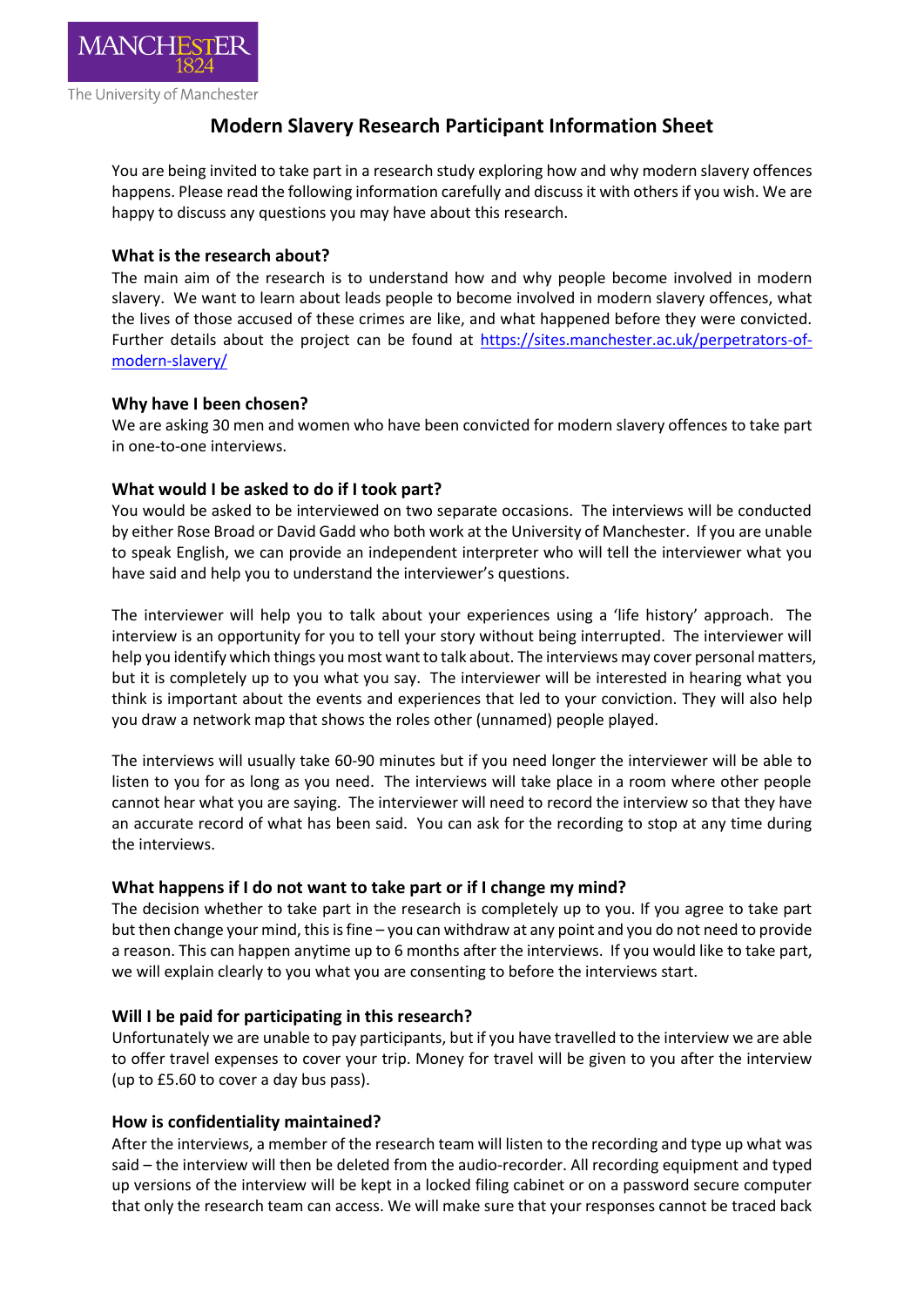

#### The University of Manchester

to you by giving you and anyone else you mention in the research "fake" names. What you say to us in the interviews is completely confidential. This means that whatever is spoken about in the interviews will not be communicated to other people except where you tell us that you, or someone else, are at risk of harm or danger.

There are a couple of exceptions to this. If an interviewee did say that they or anyone else were now at risk of harm or danger the interviewer would tell an offender manager about this. The interviewer would talk to you about how best to pass this information on before doing so. If you describe information relating to terrorist offences or child protection the researcher may also be asked to share that information.

# **What happens to the data collected?**

Once the interview is completed, we will transfer the recording onto a secure server accessed by the research team only. Your name and all other identifiable information will be removed from the transcript. We will share the data with other interested researchers (but it will be without your name or identifying details in it). The results from the interviews may be used in journal articles, books and presentations. Some of what you say may be used, in quotation form but at no point will you be readily identifiable from the information used in these instances.

# **Who is funding the study?**

The research is funded by the Economic and Social Research Council, who are in independent body. Se[e https://esrc.ukri.org/.](https://esrc.ukri.org/)

**If you need an interpreter** one will be provided for you in your chosen language. You can speak to your probation officer if you have had an interpreter before and would like to use the same one or if you would prefer to have a different interpreter. The research team will also ask you about whether you would like an interpreter during the first meeting.

## **Who can I contact if I have any questions?**

If you have any further questions concerning the research, you can contact us by email, by writing to us or by phone:

Rose Broad, The School of Law, The Williamson Building, University of Manchester, Oxford Road, Manchester, M13 9PL; Tel: 0161 2753677; E mail: [rosemary.broad@manchester.ac.uk](mailto:rosemary.broad@manchester.ac.uk)

David Gadd, The School of Law, The Williamson Building, University of Manchester, Oxford Road, Manchester, M13 9PL; Tel: 0161 2755621 ; Email: [david.gadd@manchester.ac.uk](mailto:david.gadd@manchester.ac.uk)

## **What if something goes wrong?**

At the end of the interview, if you feel upset or need further help or advice, please let the researcher know and they can advise you who to contact. If you are unhappy about the conduct of the research and wish to make a formal complaint about the conduct of the research you can contact a Research Governance and Integrity Manager, Research Office, Christie Building, University of Manchester, Oxford Road, Manchester, M13 9PL, by emailing: [research.complaints@manchester.ac.uk](mailto:research.complaints@manchester.ac.uk) or by telephoning 0161 275 2674 or 275 8093

# **Thank you for taking the time to read this information sheet**